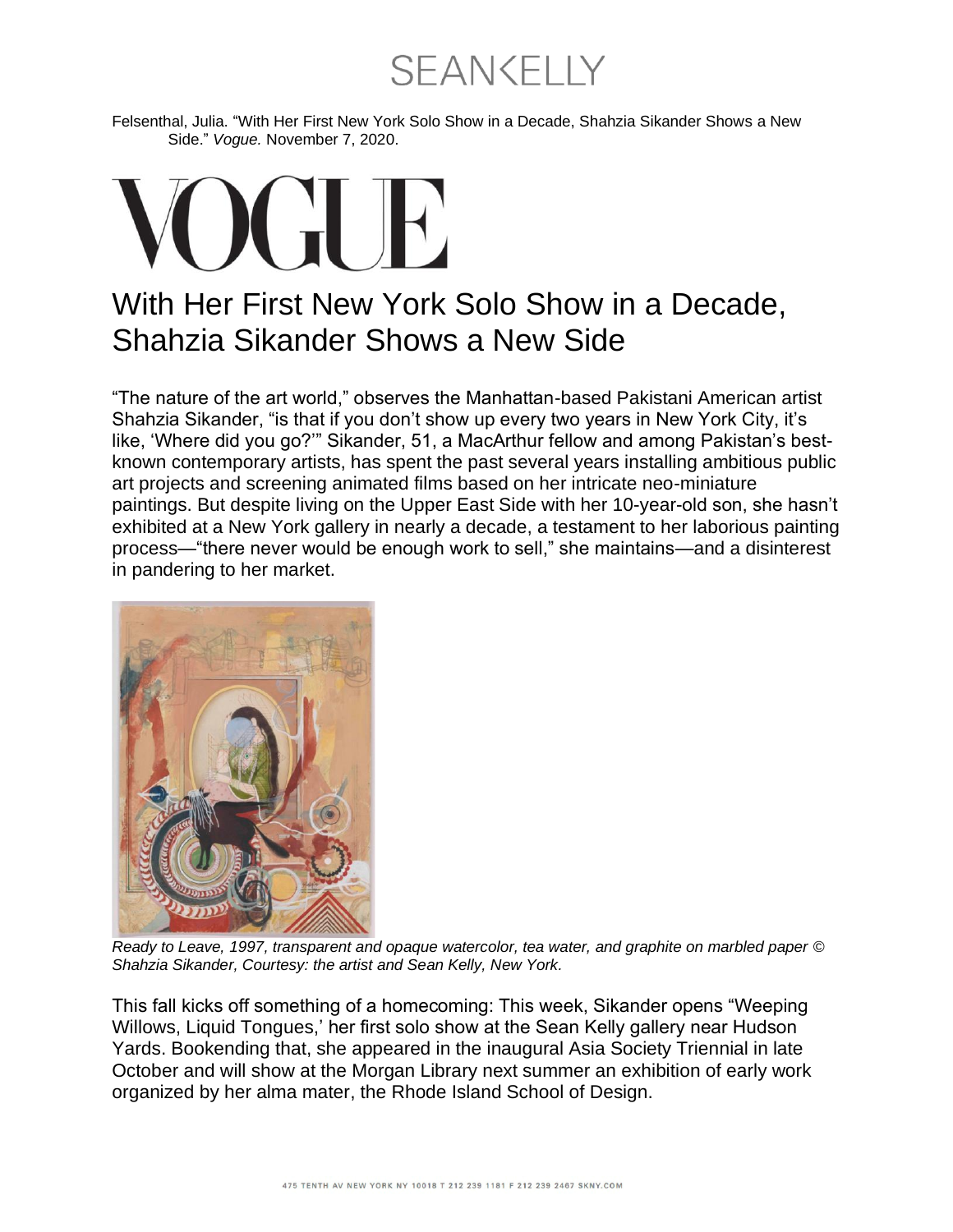**SEANKELLY** 

It's exciting, but taking too New York–centric a view of Sikander's career misses the point. More poetic than didactic, her work "breaches national boundaries," interrogating systems of power and oppression that churn through history and continue to ripple through our lives. Sikander grew up in Lahore and attended its National College of Arts, where she upended expectations by choosing to study with **Bashir Ahmed**, eminent master of Indo-Persian miniature painting, a highly stylized, technically exacting art form that had [gone out of fashion in Pakistan](https://www.nytimes.com/2014/11/04/opinion/shahzia-sikander-the-world-is-yours-the-world-is-mine.html) with the fall of the Mughal Empire and the rise of British rule.

Widely regarded as handicraft, miniature painting, which tended to illustrate religious narratives or scenes of court life, "wasn't hip," Sikander admits. But she balked at its easy dismissal as anachronistic or kitschy, judgments seemingly rooted in the same colonial dynamics that had allowed much of this art to be plundered into Western collections. Her senior thesis, *The Scroll,* revealed the form's subversive potential, mashing up the visual style of the Safavid painter Behzad with contemporary Pakistani architecture and the political realities of growing up as a girl under the [Zia-ul](https://www.nytimes.com/1988/08/18/world/mohammad-zia-ul-haq-unbending-commander-for-era-of-atom-and-islam.html)  [Haq](https://www.nytimes.com/1988/08/18/world/mohammad-zia-ul-haq-unbending-commander-for-era-of-atom-and-islam.html) military dictatorship. More than five feet wide, the work broke with scale and content conventions, depicting a spectral female figure, floating cinematically through the rooms of a house, an enigmatic guide to her own interiority.



*Red Lotus, 2018, glass mosaic with patinated brass frame© Shahzia Sikander; Photography: Sebastiano Pellion di Persano; Courtesy: the artist and Sean Kelly, New YorkSebastiano Pellion.*

Sikander has lived in the United States since 1993, when she came here to show her paintings at the Pakistani embassy, and used that same work to get into RISD (she applied for citizenship in 2015, after years of visa misery). It vexes her that, as a Muslim woman who emigrated to the West, responses to her art continue to feel "straitjacketed in terms of my biography." (See *Who*'*s Veiled Anyway,* her 1997 painting in which a seemingly chador-clad woman turns out on close inspection to be a male polo player.) Her practice remains rooted in the techniques and iconography of Indo-Persian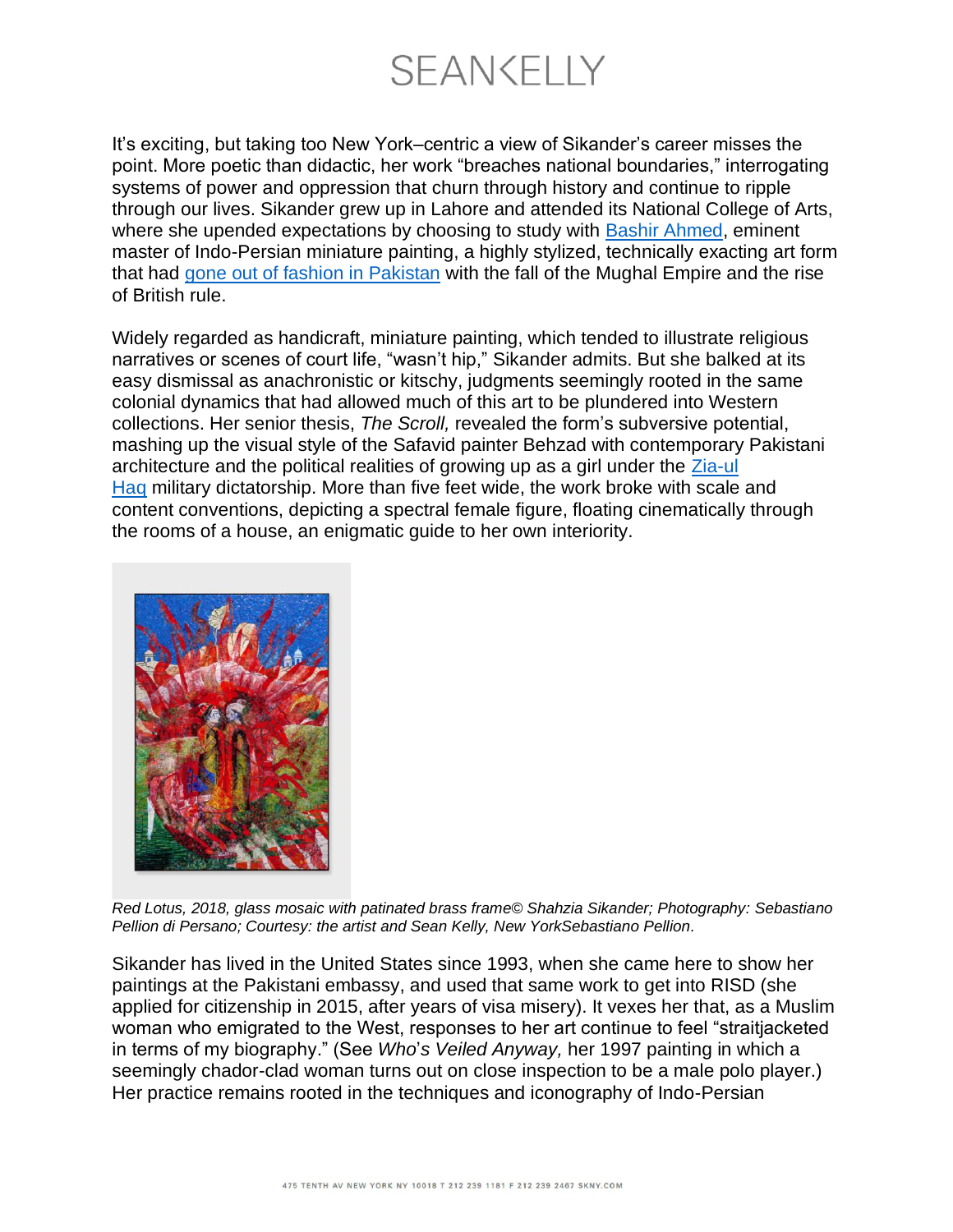**SEANKELLY** 

miniatures, but over the decades has grown increasingly conceptual. The Sean Kelly exhibition will showcase Sikander's dynamic range: There are drawings and paintings on paper, mosaics, and three animated films, including the brand-new *Reckoning,* a haunting "symphonic poem" that centers on an image of two jousting warriors sinking into an abyss as skeletal tree branches wave overhead. It seems to be a reflection on the climate crisis, but the audio track—the Pakistani singer Zeb Bangash croons in Turkish over a score by the Chinese composer Du Yun—offers another layer, a nod to miniature painting's cross-cultural roots.



*Sikander's Promiscuous Intimacies © Shahzia Sikander; Photography: Chris Roque of UAP; Courtesy: Sean Kelly, New York.*

Then there's Promiscuous Intimacies, Sikander's first foray into sculpture, a "nonheteronormative anti-monument" inspired by her experience sitting on the [New York](https://www1.nyc.gov/site/monuments/index.page)  [Mayoral Advisory Commission on City Art, Monuments, and Markers.](https://www1.nyc.gov/site/monuments/index.page) Using an image culled from her own 2000 painting, Maligned Monsters, she collapses space and time to bring into dialogue two art historical goddesses, a mannerist Venus adapted from Bronzino and a Hindu devata from an 11th-century Indian sculpture, intertwining them in an acroyoga-worthy pose that, though technically feasible—Sikander checked using models—is deliberately tenuous. It's a hedge against the sort of one-sided, winnertakes-all history enshrined in much classical statuary. "They are unstable because I don't want to take those relationships for granted," Sikander observes. "Art is change. It's in sync with the world we live in."